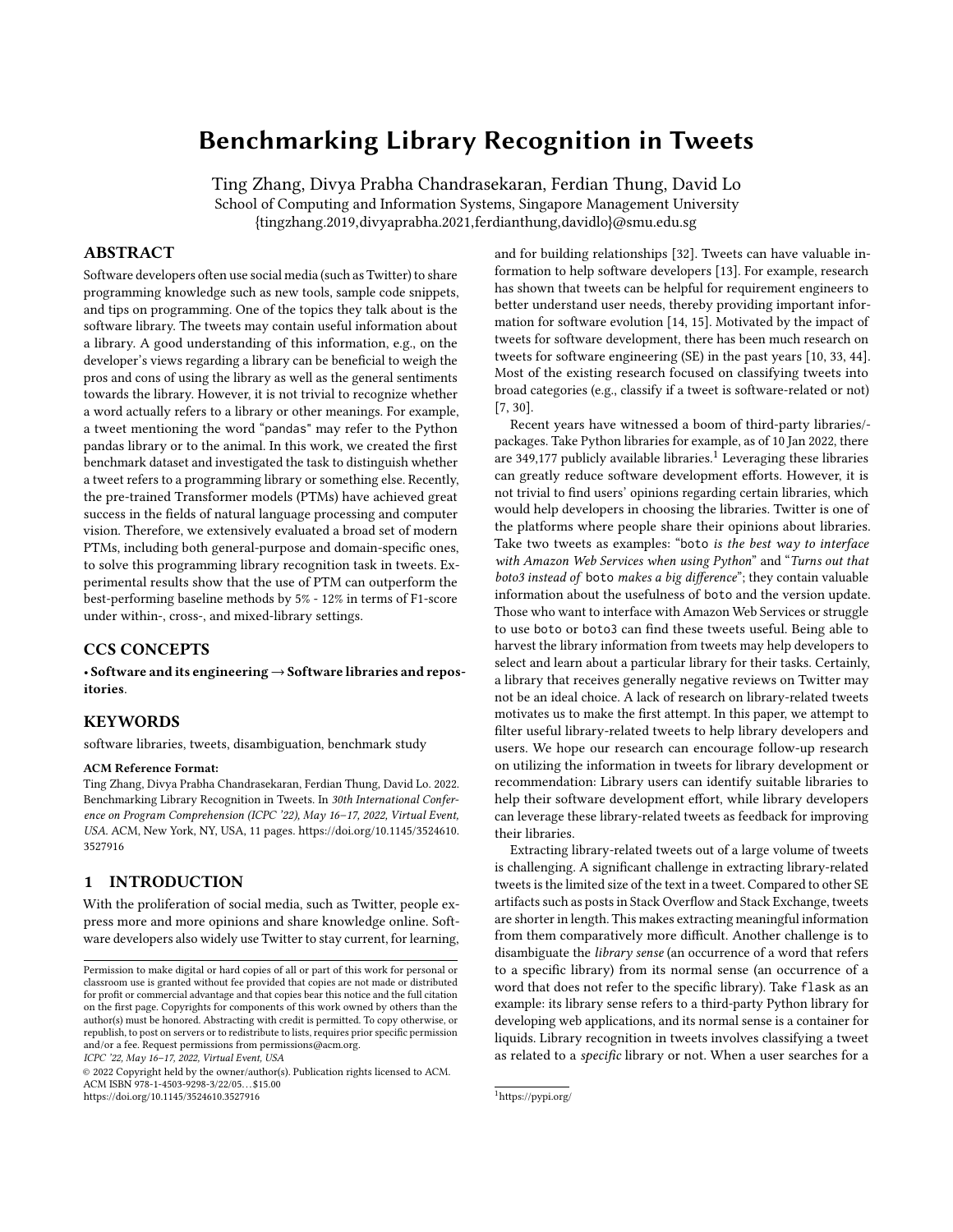keyword on Twitter, some tweets are returned. However, depending on the context, those tweets either express library sense or other senses.

In recent years, pre-trained Transformer models (PTMs) have brought considerable breakthroughs in Natural Language Processing (NLP) community. Nevertheless, it remains unknown whether PTMs are capable to address the library recognition task well. Given PTMs are generally pre-trained in large corpora, such as Wikipedia and BookCorpus [48], they can learn contextual representations of a word. It makes PTMs a good candidate to solve this unique challenge. They can serve as a baseline for this novel task. In this paper, we examined a broad set of PTMs for the task of library recognition in tweets. We choose five different PTMs - BERT [8], RoBERTa [19], XLNet [43], BERTweet [25], and BERTOverflow [36]. Based on pre-training corpora, they can be roughly divided into two categories: general-purpose, and domain-specific. For each pre-trained model, we fine-tune it on our dataset. We add a linear layer on top of the final hidden state of the [CLS] token. We then use the cross-entropy loss function to optimize the model during fine-tuning.

We compare the PTMs to the two closest existing works [28, 45]. Ye et al. [45] present APIReal, a semi-supervised machine learning approach that handles API recognition in Stack Overflow posts. Prasetyo et al. [28] present a framework to identify software-relevant microblogs from the irrelevant ones. Ye et al. [45] deals with API recognition in Stack Overflow posts while our paper deals with library recognition in tweets. Prasetyo et al. [28] identify software-related tweets which could be seen as a broader categorization and a precursor to library recognition, as library-related tweets are always software-related. There are two more recent works on identifying software-related tweets [31, 34], but their approaches rank tweets based on their likelihood to be software-related rather than classifying them. Therefore, their task and ours are fundamentally different. We adopt the two closest existing works to our task of library recognition.

With the lack of a proper dataset, we create a benchmark dataset that contains a total of 4,456 tweets across 23 libraries. We then experiment with three settings, i.e., within-library, cross-library, and mixed-library. In the within-library setting, we pick only tweets from a library and split them into training and test sets. In the cross-library setting, we use tweets mentioning just one library for testing and the remaining tweets for training. In the mixedlibrary setting, we randomly pick the tweets for training and test. For the mixed-library and within-library settings, we run 5-fold cross-validation, while we run 23 folds for the cross-library setting (as we have a total of 23 libraries).

In most experimental settings, the fine-tuned PTMs outperform the existing approaches that we adapted to the task of library recognition in tweets. For within-library setting, RoBERTa achieves the highest average F1-score of 0.84. For cross-library setting, RoBERTa and XLNet achieve the highest F1-score of 0.51. For mixed-library setting, BERT achieves the highest F1-score of 0.89. They have gained 12%, 9%, and 5% improvement over the best performing baseline, respectively.

Our contributions can be summarized as follows:

• We built a dataset containing tweets that mention 23 libraries as the first benchmark for the task of library recognition in Table 1: Example tweets: **Pos** and **Neg** in the Label column indicates that the tweet refers to the library sense of a word or other senses of the word, respectively.

| <b>Tweet</b>                                            | Label |
|---------------------------------------------------------|-------|
| "using a python flask application with an azure ml gen- | Pos   |
| erated api endpoint https://t.co/o119eu6l28"            |       |
| "@sufw water. and the 80z stanley classic flask         | Neg   |
| is slim enough to fit into a front pants pocket         |       |
| https://t.co/or4qf2iwky (ttk.me t4ef3)"                 |       |
| "#protip: "bcrypt-nodejs" is not API compatible with    | Pos   |
| "bcrypt" be sure to test your code if you switch from   |       |
| one to the other. #facepalm"                            |       |
| "a very common hashing algorithm (bcrypt) has a 72      | Neg   |
| byte limit though and it's unclear whether pre-hashing  |       |
| might lower security."                                  |       |

tweets. These 23 libraries are chosen such that they have other commonly-acknowledged senses other than library sense.

- We propose to apply PTMs to library recognition in tweets: disambiguation between library-related tweets and non-library-related tweets.
- We conducted a comprehensive empirical study to evaluate the performance of PTMs in different settings. We also included comparisons related to existing approaches.

The structure of this paper is as follows. First, we formulate the problem in Section 2. Then we describe the details of our methodology in Section 3. We present our experimental setup in Section 4 including evaluation metrics, existing approaches, the experimental design, and implementations details. We analyze the results of each setting in Section 5. We provide a discussion on the results in Section 6. We present the related work in Section 7. Finally we provide the conclusion of the paper and mention future work in Section 8.

#### 2 PROBLEM FORMULATION

Given a tweet containing a library name, we need to distinguish whether it refers to a library or not. We refer to this problem as the library recognition task in tweets. The underlying problem is disambiguation between the library sense and the normal sense of a word. It can be broken down into two subcategories: (i) The words matching the library name is about a library or an entity that is not software-related (ii) The words matching the library name is about a library or an entity that is software-related. We show examples in Table 1. To illustrate case (i), consider a Python library name flask. Depending on its context, a tweet may refer to the flask library or a flask object (i.e., a container for liquids), as shown in the first two rows of Table 1. To illustrate case (ii), consider a Python library name bcrypt. A tweet containing bcrypt may refer to the bcrypt library or a password-hashing function, depending on the context of the tweet, as shown in the last two rows of Table 1.

Let us denote a set of tweets as  $T = \{t_1, t_2, ..., t_n\}$ , each tweet  $t_k$  in  $T$  contains a library name. We would like to get an answer set  $Y = \{y_1, y_2, ..., y_n\}$  where  $y_k = 1$  indicates that  $t_k$  is related to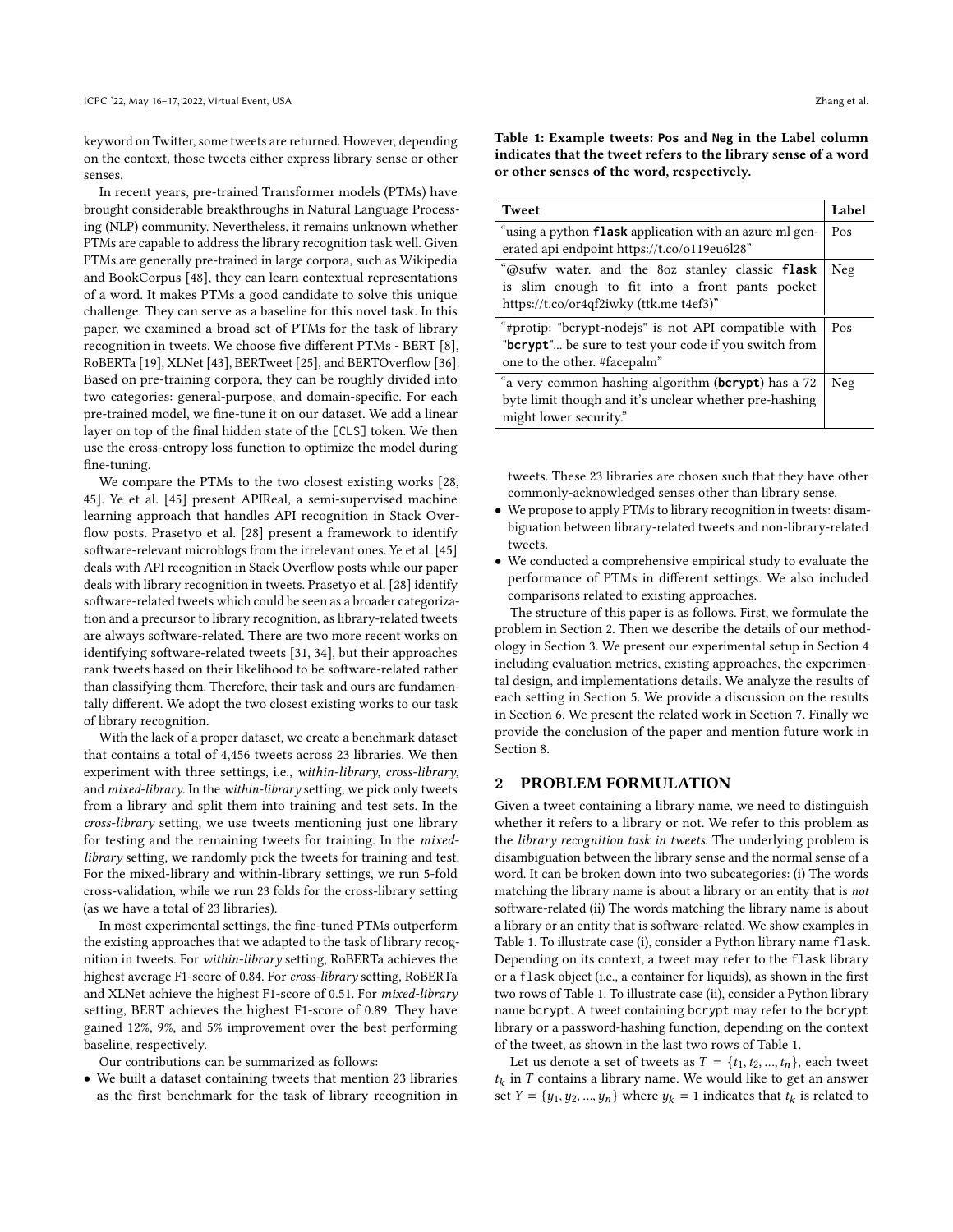a library;  $y_k = 0$  means that  $t_k$  is not about a library. Therefore, library recognition in tweets is defined as a binary-classification task to predict whether a tweet  $t \in T$  contains a library name refers to a library or not, in other words,  $F_C = t \rightarrow \{0, 1\}$  such that,

$$
F_C(t) = \begin{cases} 1, & \text{if } t \text{ is library-related} \\ 0, & \text{otherwise.} \end{cases}
$$
 (1)

Our aim is to find  $F_C(t)$  which can make predictions as accurate as possible.

# 3 METHODOLOGY

In this paper, we identified a novel task: library recognition in tweets. To benchmark this task, we created the first dataset and evaluated several approaches on this dataset.

#### 3.1 Benchmark Dataset Building

As there have been no dedicated efforts for the library recognition task before, there is a lack of high-quality labeled datasets. Thus, we decide to collect and annotate a dataset well-suited for this task. We made the primary effort to create a Twitter dataset that can be used for library recognition.

Data collection: Firstly, we obtained the 100 most popular Python packages<sup>2</sup> on Dec 21, 2020. We consider these packages as our target libraries. Secondly, we check the library names manually. If they are unique and do not have other commonly-recognized senses, such as urllib3, there is no need for further efforts to recognize them. We then have 30 libraries with ambiguous names for experiments. These 30 libraries have normal senses that would need disambiguation from their library sense, e.g., mock is a commonlyused English word, absl can also be a business term, referring to a conference<sup>3</sup>. Note that the library name and package name are not always the same, for example, to use the library google protobuf, the users should install protobuf package.<sup>4</sup> When we actually import this library, we should import google.protobuf instead. In our data, we focus on library names rather than package names. Therefore, in this example, we consider google protobuf.

To get a list of software-relevant tweets, we use the database that we get from a research center<sup>5</sup> that collects tweets from people who are likely to be software developers following the method by Palakorn et al. [4]. These tweets were exclusively collected from the public tweets. In total, the database contains 359,419,640 tweets, ranging from April 2006 to February 2021. From this database, we select tweets that contain all tokens in one of the library names; to cater for minor variations, we ignore the order the tokens appear in a library name. When querying with a library name, a number of tweets were returned. In order to obtain a statistically representative sample of tweets to be further analyzed, we randomly selected a subset of the library's tweets considering a confidence level of 95% and a confidence interval of 5.

Data annotation and cleaning: After getting the tweets, we further clean them by (1) removing all the duplicate tweets; and (2) removing the tweets containing more than one library name

| Library name         | # Pos.         | # Neg.   | <b>Total</b> |
|----------------------|----------------|----------|--------------|
| absl                 | 5              | 11       | 16           |
| apiclient            | 6              | 0        | 6            |
| appdirs              | 1              | $\Omega$ | 1            |
| bcrypt               | 7              | 296      | 303          |
| boto                 | 120            | 92       | 212          |
| click                | 1              | 379      | 380          |
| colorama             | 4              | 18       | 22           |
| cryptography         | $\overline{a}$ | 352      | 354          |
| docker               | 321            | 41       | 362          |
| flask                | 248            | 93       | 341          |
| futures              | 17             | 349      | 366          |
| google auth httplib2 | 1              | $\theta$ | 1            |
| google protobuf      | 41             | 84       | 125          |
| ipaddress            | 5              | 75       | 80           |
| mock                 | 62             | 305      | 367          |
| more itertools       | 3              | 8        | 11           |
| packaging            | $\overline{2}$ | 370      | 372          |
| pandas               | 175            | 178      | 353          |
| pluggy               | 13             | 7        | 20           |
| prometheus client    | 7              | 10       | 17           |
| prompt toolkit       | 31             | 5        | 36           |
| requests             | $\overline{4}$ | 375      | 379          |
| websocket            | 13             | 319      | 332          |
| <b>Total</b>         | 1,089          | 3,367    | 4,456        |

from the chosen 30 libraries. (2) is done for two main reasons- (i) when a tweet contains more than one library name, it is extracted each time one of those library names is used as a keyword for extraction, which results in duplicates across different libraries and (ii) each of those library names can be disambiguated to have a library sense or other senses, making it difficult to use the tweet for training or testing, because the label is at the tweet-level instead of the individual token-level. After cleaning, we exclude one library from our dataset since all the tweets mentioning the library were removed. At the end of the process, we have 6,074 tweets, each of which includes the name of one of the 29 libraries.

For the remaining tweets, two annotators labeled them independently. Positive labels indicate that the tweets are actually mentioning a library, while the negative labels indicate that they are not. We excluded the tweets whose labels they disagreed on. The inter-annotator agreement was 0.88, measured by Cohen's Kappa value [21], which indicates almost perfect agreement. There are 6 libraries with zero positive labels, such as bleach (i.e., no tweet in our database is referring to the library bleach). Therefore, we removed these libraries. In the end, we have a total dataset of 4,456 tweets with 23 library names in our dataset. Table 2 shows the statistics of our dataset.

<sup>2</sup>https://pythonwheels.com/

<sup>3</sup>https://abslsummit.com/

<sup>4</sup>https://pypi.org/project/protobuf/

<sup>5</sup>https://larc.smu.edu.sg/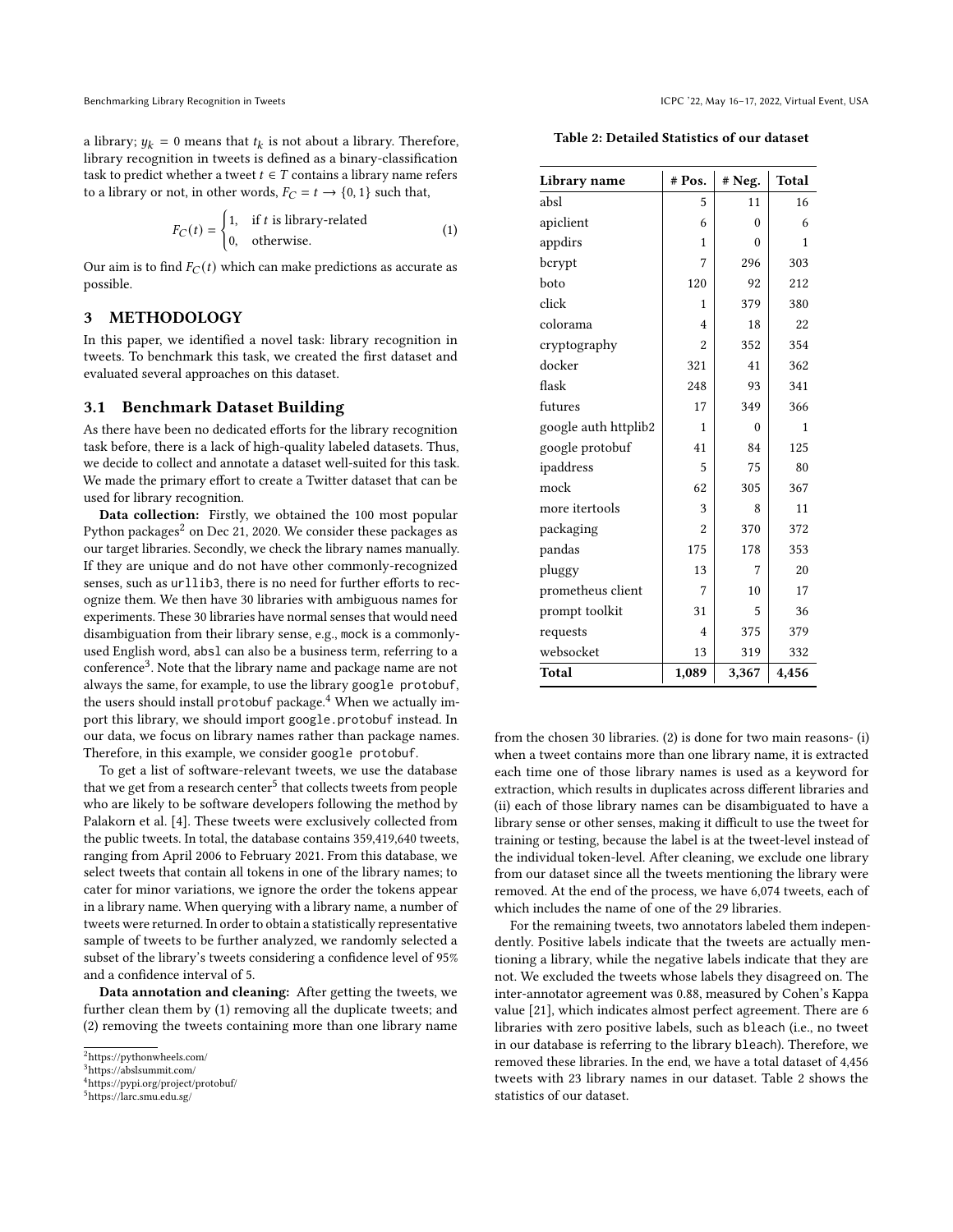### 3.2 Pre-trained Transformer Models

In NLP field, distributed representations, which are low-dimensional and dense vectors representing the syntactic or semantic features of the language, make it easy to develop various NLP systems [29]. According to Qiu et al. [29], there are two kinds of word embeddings, i.e. non-contextual and contextual word embeddings. The difference between them is whether the embedding of a word dynamically changes based on the context it appears in. Non-contextual embeddings, sometimes are called static word embeddings, and two popular examples are word2vec [22] and GloVe [27]. Contextual embeddings, like BERT [8], can learn contextual representations: the same word will have different representations depending on the context. Therefore, these dynamic embeddings can handle the issue of polysemy (a word can have different senses) and distinguish the semantics of words in different contexts [29]. Since the introduction of the original BERT, many different BERT variants have been proposed in recent years. They are generally pre-trained on a large-scale unlabeled corpus to learn a good representation and then has been shown to be beneficial on many downstream tasks.

In this work, we select BERT [8], RoBERTa [19] and XLNet [43], as they achieved good performance on sentiment classification task for SE [47]. As our task involves SE and tweets, we also considered two domain-specific variants of BERT, i.e., BERTOverflow [36] and BERTweet [25]. We collectively call pre-trained Transformer models as PTMs in the following sections. Based on the pre-training corpus, the PTMs adopted in this work can be divided into two groups: (1) general-purpose: BERT, RoBERTa, and XLNet; and (2) domain-specific: BERTweet, BERTOverflow. As general-purpose PTMs, RoBERTa and XLNet were pre-trained in larger pre-trained corpora than BERT. Among all the PTMs used, the two domainspecific PTMs have the two largest vocabulary sizes. Their details are described as follows (we put the exact model version in the popular Hugging Face library that we use  $^6$  in parentheses):

- BERT [8] (bert-base-uncased) stands for Bidirectional Encoder Representations from Transformers. It is the first finetuning based representation model that achieved state-of-theart performance on many sentence-level and token-level tasks. BERT is pre-trained with two objective tasks: (1) Masked Language Model (MLM): To train a bidirectional representations, some tokens are masked at random and MLM is aimed to predict these masked tokens. (2) Next Sentence Prediction (NSP): To understand the relationship between two sentences, BERT is also pre-trained with NSP: given two sentences A and B, predict whether B is the sentence after A. Two versions of BERT are available, and we follow the original paper to denote the number of layers (i.e., Transformer blocks) as L, the hidden size as H, and the number of self-attention heads as A. These two are BERT<sub>base</sub> (L=12, H=768, A=12, Parameters=110M) and BERT<sub>large</sub> (L=24, H=1024, A=16, Parameters=340M). In this work, we use  $\text{BERT}_{\text{base}}.$
- RoBERTa [19] (roberta-base) is robustly optimized BERT approach and it makes several modifications over BERT. Firstly, it trains the model longer, with bigger batches, over more data. Secondly, it removes the NSP, which is a pre-training task used

in BERT. Thirdly, it trains on longer sequences. Finally, it dynamically changes the masking pattern. Other than the BooksCorpus [48] plus English Wikepedia data used by BERT, RoBERTa also included more pre-trained data: CC-News [3] (English portion of the CommonCrawl News dataset); OpenWebText [2] (an open-source recreation of the WebText corpus), and Stories [40] (a subset of CommonCrawl data that match the story-like style). The best RoBERTa model achieved the state-of-the-art performance on several NLP benchmarks. Similar to BERT, RoBERTa also has two versions:  $RoBERTa<sub>base</sub>$  (L=12, H=768, A=12, Parameters=125M) and RoBERTa<sub>large</sub> (L=24, H=1024, A=16, Parameters=355M). We also use the base version, i.e., RoBERTa<sub>base</sub>.

- XLNet [43] (xlnet-base-cased) is a generalized autoregressive (AR) method that leverages the advantages of both AR language modeling and autoencoding (AE) while avoiding their limitations. Either AR or AE language modeling has its own pros and cons. For example, AR language modeling seeks to estimate the probability distribution of a text corpus with an AR model. However, an AR language model is only trained to encode a uni-directional context (either forward or backward), which makes it ineffective at modeling deep bidirectional contexts. AE-based models, such as BERT, aim to reconstruct the original data and AE can benefit from the bidirectional contexts. To benefit from both AR and AE, XLNet not only adopts a novel pre-training objective, but also improves architectural designs for pre-training. Compared to BERT, XLNet also involved more pre-training data, such as Common Crawl [1]. XLNet consistently outperforms BERT on a wide spectrum of problems including language understanding tasks, reading comprehension tasks, and text classification tasks. In the Hugging Face library, it also has two variants, i.e., XLNet<sub>base</sub>, and XLNetlarge, which has the same architecture hyperparameters as BERT<sub>base</sub> and BERT<sub>large</sub>, respectively. We adopted the base version of XLNet in this work.
- BERTweet [25] (vinai/bertweet-base) is the first large-scale pre-trained language model for English tweets. It has the same architecture as BERT<sub>base</sub> and it adopts RoBERTa pre-training procedure. The experimental results demonstrate that BERTweet does better than its competitors, including RoBERTa<sub>base</sub>, and outperforms the previous state-of-the-art approaches on three downstream tweet NLP tasks: part-of-speech tagging, namedentity recognition and text classification.
- BERTOverflow [36] (jeniya/BERTOverflow) is a BERT $_{\text{base}}$ pre-trained on Stack Overflow 10-year archive of 152 million sentences and 2.3 billion tokens. It is originally designed to help identify code tokens or software-related named entities which appear with natural language sentences, especially on Stack Overflow. The experimental results on the name entity recognition task on Stack Overflow dataset shows that fine-tuning over BERTOverflow improves F1-score by more than 10 points compared to using the off-the-shelf BERT.

# 3.3 Research Questions

To understand how different approaches perform on this library recognition task, we aim to address the following Research Questions (RQs):

<sup>6</sup>Available on https://huggingface.co/models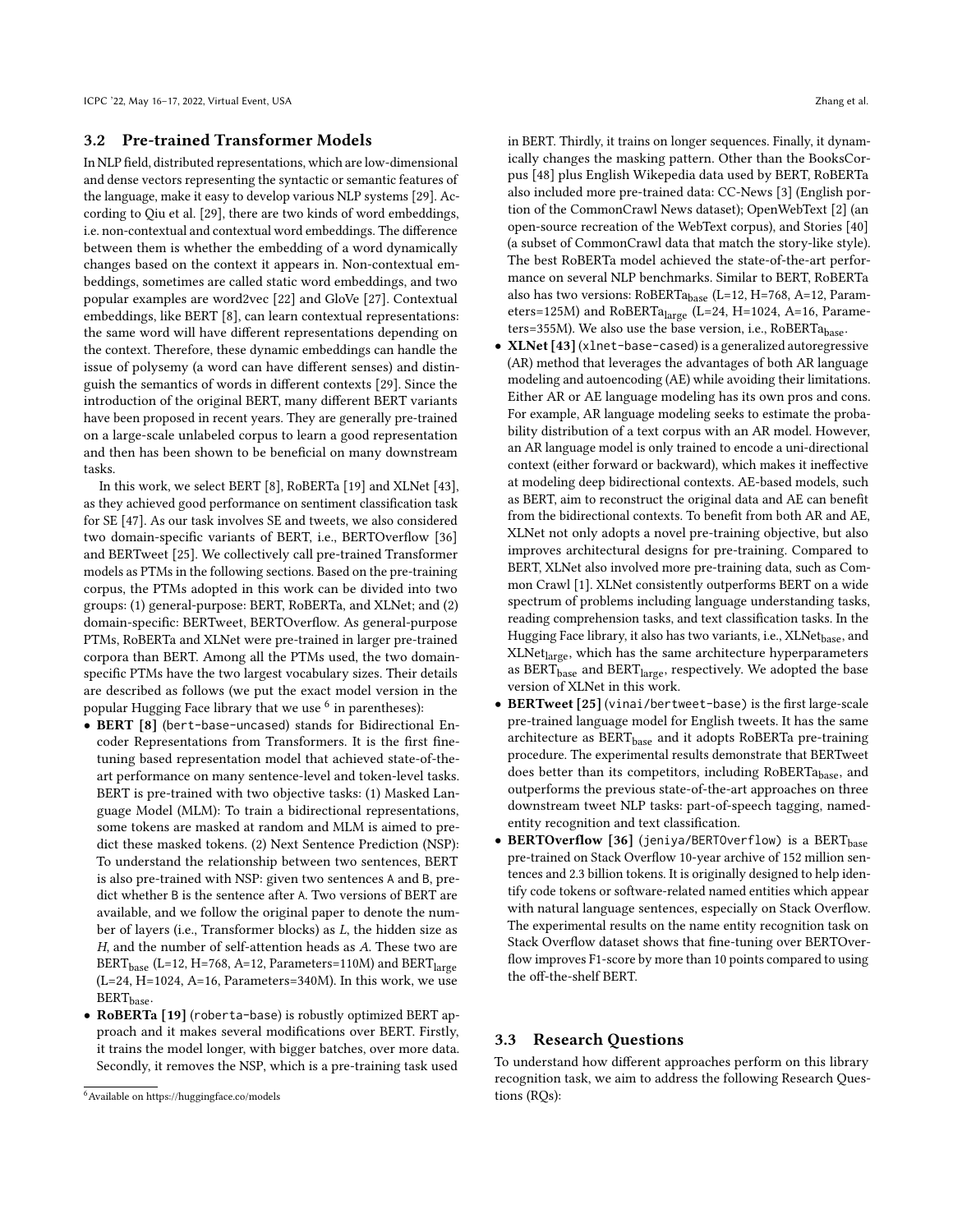RQ1: How effective are the approaches when trained on tweets from one library in classifying tweets belonging to the same library? In this research question, we want to measure how well the approaches work in the scenario where some tweets from a library is known and additional tweets from the same library need to be obtained. We call this setting the within-library setting.

RQ2: How effective are the approaches when trained on tweets from some libraries to classify tweets from another library? In this research question, we analyze how the approaches perform in the scenario where we have tweets from a set of libraries and we want to find tweets from another library that are not in the set. We call this setting the *cross-library* setting.

RQ3: How effective are the approaches in classifying library and non-library related tweets when we mix tweets across various libraries in the training and test sets?

By answering this question, we want to estimate how well the different approaches are in filtering library and non-library related tweets when we apply it to a random set of tweets that may be related to libraries. We call this setting the mixed-library setting.

# **EXPERIMENTAL SETUP**

In this section, we explain evaluation metrics, baseline methods, experimental design, and implementation details.

### 4.1 Evaluation Metrics

As mentioned before, we formulate the library recognition task in tweets as a binary classification task. We apply the following evaluation metrics, i.e., precision, recall, and F1-score, which are commonly used for the binary classification task. The formula to calculate these three metrics are defined as follows:

$$
Precision = \frac{TP}{TP + FP}
$$
 (2)

$$
Recall = \frac{TP}{TP + FN}
$$
 (3)

$$
F1 = \frac{2 \times (Precision \times Recall)}{Precision + Recall}
$$
 (4)

TP, FP, FN represents true positives, false positives, and false negatives, respectively.  $TP$  indicates the number of tweets that mention a library (i.e., they have a positive label) and have been classified as positive correctly. Similarly,  $FP$  is the number of the tweets that do not mention a library (i.e., they have a negative label) and have been mistakenly classified as positive.  $FN$  is the number of tweets that mention a library (i.e., they have a positive label) and are mistakenly classified as negative.  $F1$  is a weighted average of the Precision and Recall, where  $F1$  ranges from 0 to 1; the larger, the better. In our work, we use F1-score, which measures the trade-off between precision and recall, as the main evaluation metric.

### 4.2 Methods to Compare With

Although there is no existing approach that is specially designed for library recognition in tweets, we identified two closest pieces of work that can serve as the baselines. Therefore, we adapt them for our task to understand how fine-tuned PTMs perform in the task of library recognition in tweets. We use the same experimental design settings and evaluation metrics outlined later for each approach.

- APIReal [45] : APIReal is used for API recognition and linking in Stack Overflow posts. API and library are close concepts in SE, thus, we regard API recognition as similar to library recognition. Only the first part of APIReal, i.e. API recognition, has been leveraged and implemented as it is the only part that is relevant to our task of library recognition in tweets. The steps of API recognition consist of: (1) text pre-processing steps including code snippet removal, HTML tag clearing, and tokenization, (2) usage of two unsupervised language models (i.e., class-based Brown clustering [5] and neural-network-based word embedding [22, 41]) to learn word representations from unlabeled text and cluster semantically similar words, (3) constructing an API inventory containing the generated clusters, (4) building a linearchain Conditional Random Field (CRF) model [35] using orthographic features from tokens, compound word-representation features from the two different unsupervised language models, and gazetteer feature from the API inventory and (5) performing an iterative self-training process to alleviate the lack of labeled data for model training. The final trained model would be used to check if a sentence contains mentions of API or not. Note that APIReal is a token-based approach and it recognizes tokens that may refer to public modules, classes, methods, or functions of certain libraries as API mentions. We adjust the model to our task by labeling the library names as "APIs". The model would then learn whether each token is library-related. As our task is tweetbased, in the inference stage, if any of the tokens are recognized as positive, we regard the whole tweet is recognized as positive. For library names with more than one token, we labeled all the tokens in the library name as positive. We included the original replication package by APIReal  $^7$  and the adaptation scripts we wrote in our replication package.
- Prasetyo et al. [28] : Prasetyo et al. proposed a framework to identify the relevant software micro-blogs from the irrelevant ones. As a tweet mentioning a library is certainly a softwarerelated one, but not vice versa, we consider their task is a broader one over our library recognition task. Their framework consists of three components: (1) a webpage crawler, (2) a text processor, and (3) a machine learning classifier. A set of features are extracted from the tweet content as well as their embedded URLs. Then they train a discriminative model using Support Vector Machine (SVM) as the classifier. This discriminative model is then used to classify the tweets as software-relevant or not. We re-trained this approach on our dataset to make it able to conduct library recognition on tweets.

# 4.3 Experimental Design

We run extensive experiments to answer each RQ. Inspired by settings consider by prior works (on defect prediction) [16, 37, 46], we first consider within-library and cross-library settings in RQ1 and RQ2. Other than these two settings, we further conducted an extra setting that mixed libraries.

<sup>7</sup>https://github.com/baolingfeng/APIExing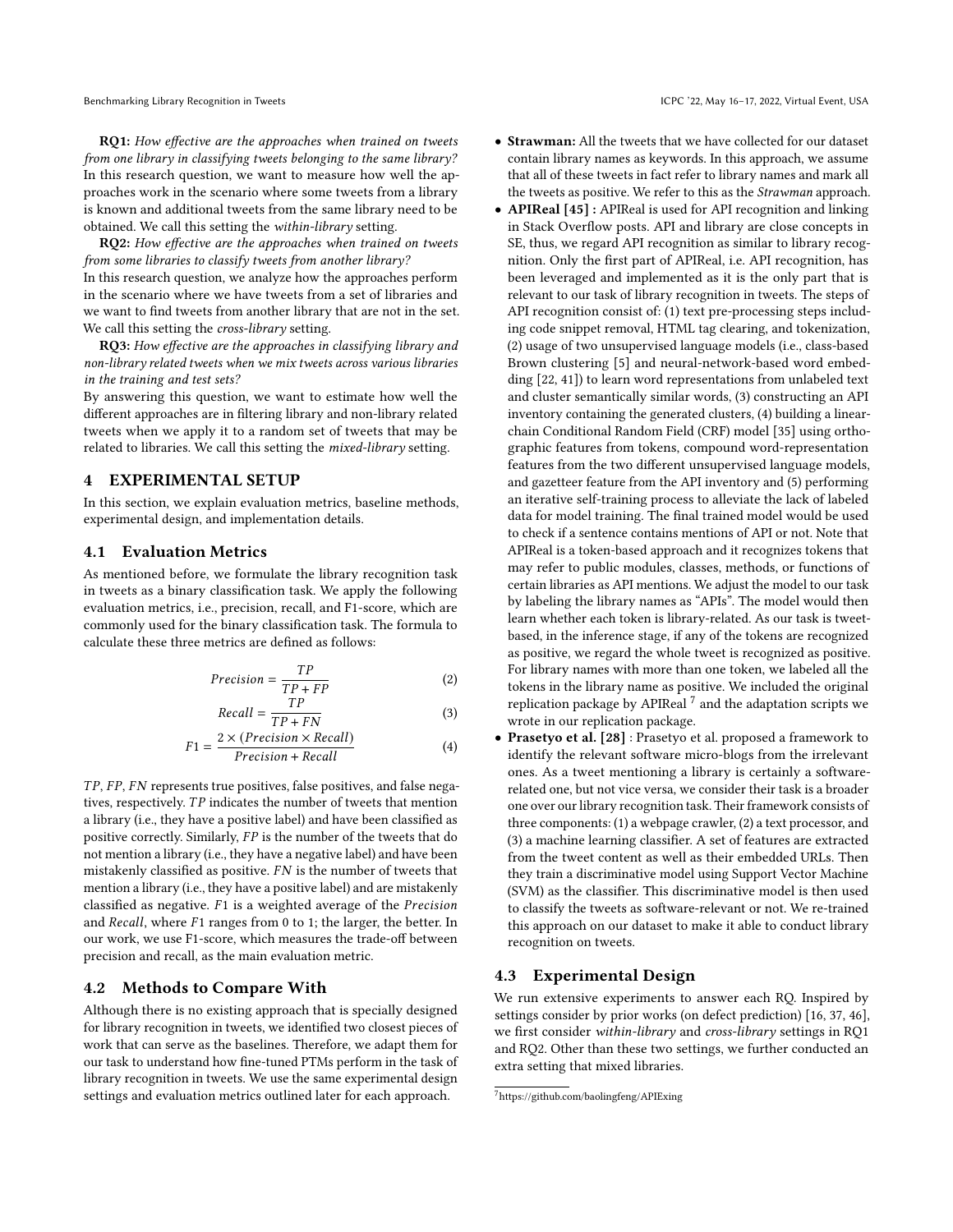- Within-library: In this setting, we train the model on the tweets mentioning a library name and test on the tweets containing the same library name. As many libraries in our dataset only contains a small number of tweets and a limited number of positive samples, we can only evaluate the within-library setting on five libraries: boto, docker, flask, mock and pandas. Thus, for each of these five libraries in our dataset, we conduct a 5-fold crossvalidation. At each fold, 80% of the data is used for training, and the remaining 20% is used for testing. We report the averaged precision, recall, and F1-score across the 5 folds.
- Cross-library: In this setting, we train and test the model with tweets containing different library names. As mentioned earlier, our final dataset consists of a total of 23 libraries. In this setting, we use the tweets in 22 libraries to train the model, and the tweets containing the remaining library name will be used for testing. Therefore, each library is used as a test dataset once. We report the average precision, recall, and F1-score across 23 runs.
- Mixed-library: In this setting, we do not distinguish between different library names. The training and test set may contain tweets with the same or different library names. We run five-fold cross-validation on the entire tweets. At each fold, 80% of the tweets is used for training, and the remaining 20% is used for testing. We report the average precision, recall, and F1-score across the 5 folds as the final result.

#### 4.4 Implementation Details

In this part, we detailed how we implemented PTMs for our task as follows:

Pre-processing: Other than common words, library names are often mentioned with @ (i.e., entity mentions) or # (i.e., hashtags). We keep both special tokens. We pre-processed all the tweets as follows: (1) lower-casing all the words; (2) removing URLs, retweet abbreviation ('rt'); and (3) removing all trailing white spaces.

Fine-tuning Pre-trained Transformer Models: We fine-tuned the PTMs to solve the library recognition task on tweets. Figure 1 illustrates the overall architecture of the fine-tuned PTMs. The input is a single tweet, and the output is the predicted class label: libraryrelated (positive) or not library-related (negative). According to the original paper [8], the first output token of every sequence is always a special classification token ([CLS]). For classification tasks, we can use the final hidden state of this token as the aggregate sequence representation. Therefore, for each PTM, we add a fullyconnected linear layer on top of the final hidden state of the [CLS] token. We then apply the sigmoid function to scale the output from the linear layer to obtain the probability of the predicted label. We train the models with the cross-entropy loss and use AdamW [20] with a linear learning rate scheduler for optimization. The formula to calculate the cross-entropy loss is as follows:

$$
\mathcal{L}(\mathbf{y}, \hat{\mathbf{y}}) = -y_1 \cdot \log(\hat{y}_1) - (1 - y_1) \cdot \log(1 - \hat{y}_1)
$$
 (5)

where  $y_1$  represents the probability of positive class in ground truth and  $\hat{y}_1$  represents the predicted probability of positive class. We implemented PTMs for classification with PyTorch [26] and Hugging Face library [42].

In case the model overfits the training data, we use 10% of the training data for validation. We run a model for 10 epochs, so for each epoch, we get a checkpoint of the current model. As our main



Figure 1: The architecture of fine-tuned PTMs

Table 3: Within-library: 5-fold averaged Precision, Recall, F1-score

| Approach             | Precision | Recall | F1   |
|----------------------|-----------|--------|------|
| Strawman             | 0.59      | 1.0    | 0.69 |
| <b>APIReal</b>       | 0.79      | 0.75   | 0.75 |
| Prasetyo et al. [28] | 0.63      | 0.72   | 0.66 |
| <b>PTM</b>           |           |        |      |
| – BERT               | 0.82      | 0.83   | 0.81 |
| - RoBERTa            | 0.83      | 0.87   | 0.84 |
| – XLNet              | 0.76      | 0.79   | 0.77 |
| - BERTweet           | 0.84      | 0.82   | 0.81 |
| – BERTOverflow       | 0.6       | 0.75   | 0.66 |

evaluation metric is F1-score, we save the model checkpoint that achieves the highest F1-score on the validation set across the 10 epochs. In the inference stage, we load these best checkpoints to predict the labels for tweets on the held-out test data. The hyperparameters used in our experiments are: (1) Learning rate:  $2e - 5$ ; (2) Batch size: 32; (3) Max length: 100; (4) Epochs: 10. We run all the experiments on a Linux machine that is equipment with GeForce RTX 2080Ti.

#### 5 RESULTS

In this section, we demonstrate the details of our results to answer the RQs.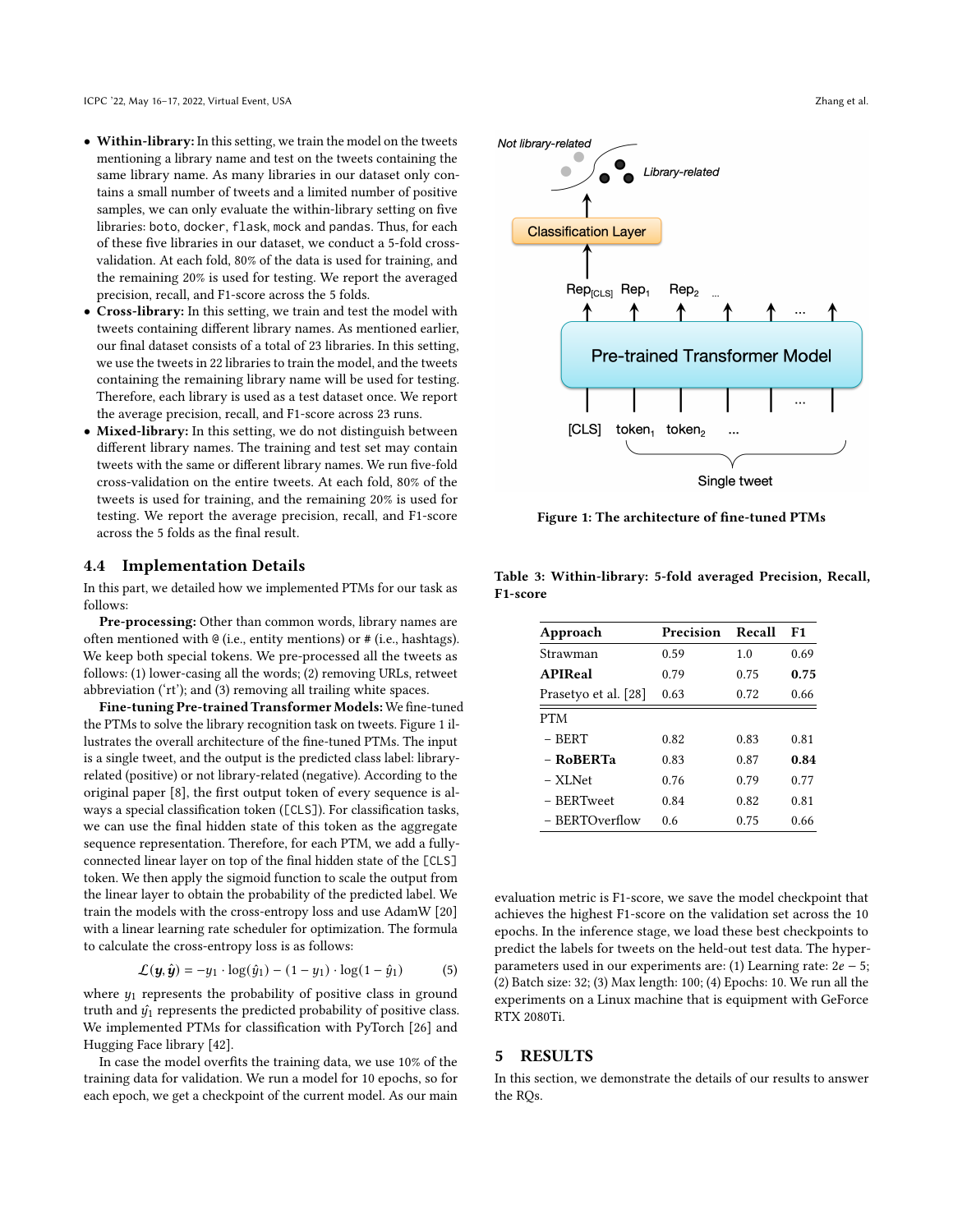Table 4: Within-library: Detailed F1-scores of all the approaches in each library

| Approach             | boto | docker | flask | mock     | pandas |
|----------------------|------|--------|-------|----------|--------|
| Strawman             | 0.72 | 0.94   | 0.84  | 0.29     | 0.66   |
| APIReal              | 0.92 | 0.93   | 0.88  | 0.16     | 0.84   |
| Prasetyo et al. [28] | 0.73 | 0.94   | 0.85  | $\theta$ | 0.76   |
| <b>PTM</b>           |      |        |       |          |        |
| $-$ BERT             | 0.96 | 0.94   | 0.96  | 0.3      | 0.91   |
| - RoBERTa            | 0.96 | 0.94   | 0.95  | 0.44     | 0.92   |
| - XLNet              | 0.94 | 0.94   | 0.96  | 0.09     | 0.91   |
| - BERTweet           | 0.95 | 0.94   | 0.96  | 0.29     | 0.93   |
| – BERTOverflow       | 0.84 | 0.94   | 0.84  | $\theta$ | 0.69   |

# 5.1 Effectiveness in the Within-Library Setting

Table 3 demonstrates the overall results on the within-library setting. It shows the average metrics for 5-fold cross validation performed on each of the 5 selected libraries - boto, docker, flask, mock and pandas. RoBERTa has the highest F1-score among the PTMs, while BERTOverflow has the lowest F1-score. Regarding F1-score, RoBERTa beats APIReal by 12%, Strawman by 22%, and Prasetyo et al. [28] by 27%. The PTMs have high scores with precision ranging from 0.6 to 0.82, recall ranging from 0.75 to 0.87, and F1-score ranging from 0.66 to 0.84. All the PTMs achieve high scores for all libraries except mock. In this setting, APIReal's performance is lower than that of the other four PTMs, while it is better than BERTOverflow.

Table 4 shows the detailed F1-score produced by each approach for each library. By looking at Tables 3 and 4 together, we observe that the performance of models for different libraries closely follows the positive and negative label distribution of the tweets. Specifically, the performance is high if the number of positive tweets in the dataset is nearly equal to or more than the number of negative tweets used for training. In other words, the performance is high if the dataset is mostly balanced. In the case of mock, when the number of positive tweets is significantly less, the performances of models are also less, with BERTOverflow having the lowest F1-score of 0. Another interesting result is BERTOverflow having a high F1-score of 0.94 for docker while it ranges from 0 to 0.84 for the remaining libraries. This is expected considering that docker is a widely used software terminology and mock is not a SE-related word. Moreover, BERTOverflow is exclusively pre-trained on software-related data from Stack Overflow posts. From the experiment results, we can conclude that in a within-library setting, fine-tuned PTM performs better than the baseline approaches.

Within-library setting: The fine-tuned PTMs outperform all the baseline approaches, with the exception of BERTOverflow. The best-performing PTM (RoBERTa) get an averaged F1-score of 0.84, which beats the best performing baseline - APIReal by 12%.

Table 5: Cross-library: averaged Precision, Recall, F1-score for each approach, we run it 23 times, each time, 22 libraries for training, and the rest library is for testing.

| Approach             | Precision | Recall | F1   |
|----------------------|-----------|--------|------|
| Strawman             | 0.39      | 1.0    | 0.47 |
| APIReal              | 0.22      | 0.07   | 0.08 |
| Prasetyo et al. [28] | 0.66      | 0.38   | 0.41 |
| <b>PTM</b>           |           |        |      |
| $-$ BERT             | 0.59      | 0.65   | 0.47 |
| - RoBERTa            | 0.6       | 0.63   | 0.51 |
| – XLNet              | 0.62      | 0.65   | 0.51 |
| - BERTweet           | 0.53      | 0.62   | 0.48 |
| – BERTOverflow       | 0.51      | 0.49   | 0.4  |

# 5.2 Effectiveness in the Cross-Library Setting

Table 5 demonstrates the results on the cross-library setting. For each approach, the metrics are averaged across 23 folds. This setting has the lowest performance across the three settings. Simply treating all the tweets as library-related (Strawman) approach produced higher F1-scores than the other two baseline approaches, APIReal and Prasetyo et al. [28]. It indicates that the current approaches are not good at recognizing libraries in tweets under the cross-library setting. Especially, APIReal has the lowest performance here with an averaged F1-score of only 0.08. This may suggest that APIReal does not have a good ability to transfer the knowledge it learns from some libraries to another given its limited knowledge base.

All the PTMs have produced precision ranging from 0.51 to 0.62, recall ranging from 0.49 to 0.65, and F1-score ranging from 0.4 to 0.51. In this setting, APIReal's performance is much lower than that of the PTMs. Prasetyo et al. [28] got much higher F1-score over APIReal. Here, RoBERTa and XLNet have the best performance and beat Prasetyo et al. [28] by 24% and Strawman by 9%. BERT and BERTweet also have good performance with almost the same F1-score. BERTOverflow has the lowest performance among the PTMs, lower by at least 0.06 from the second-lowest model (BERT). Although all the approaches perform worse in the cross-library setting compared to them in the within-library setting, PTMs are still able to produce a better result than the rest approaches. It can be concluded that in the cross-library setting, PTMs are better than other existing approaches. Specifically, fine-tuned RoBERTa and XLNet perform better than the other PTMs and existing approaches.

Cross-library setting: All of the fine-tuned PTMs outperform the existing approaches. RoBERTa and XLNet have the best performance among the PTMs. They improved the F1-score over the best baseline approach - Strawman by 9%.

#### 5.3 Effectiveness in the Mixed-Library Setting

Table 6 demonstrates the results on the mixed-library setting. It shows the average metrics for 5-fold cross-validation on all 23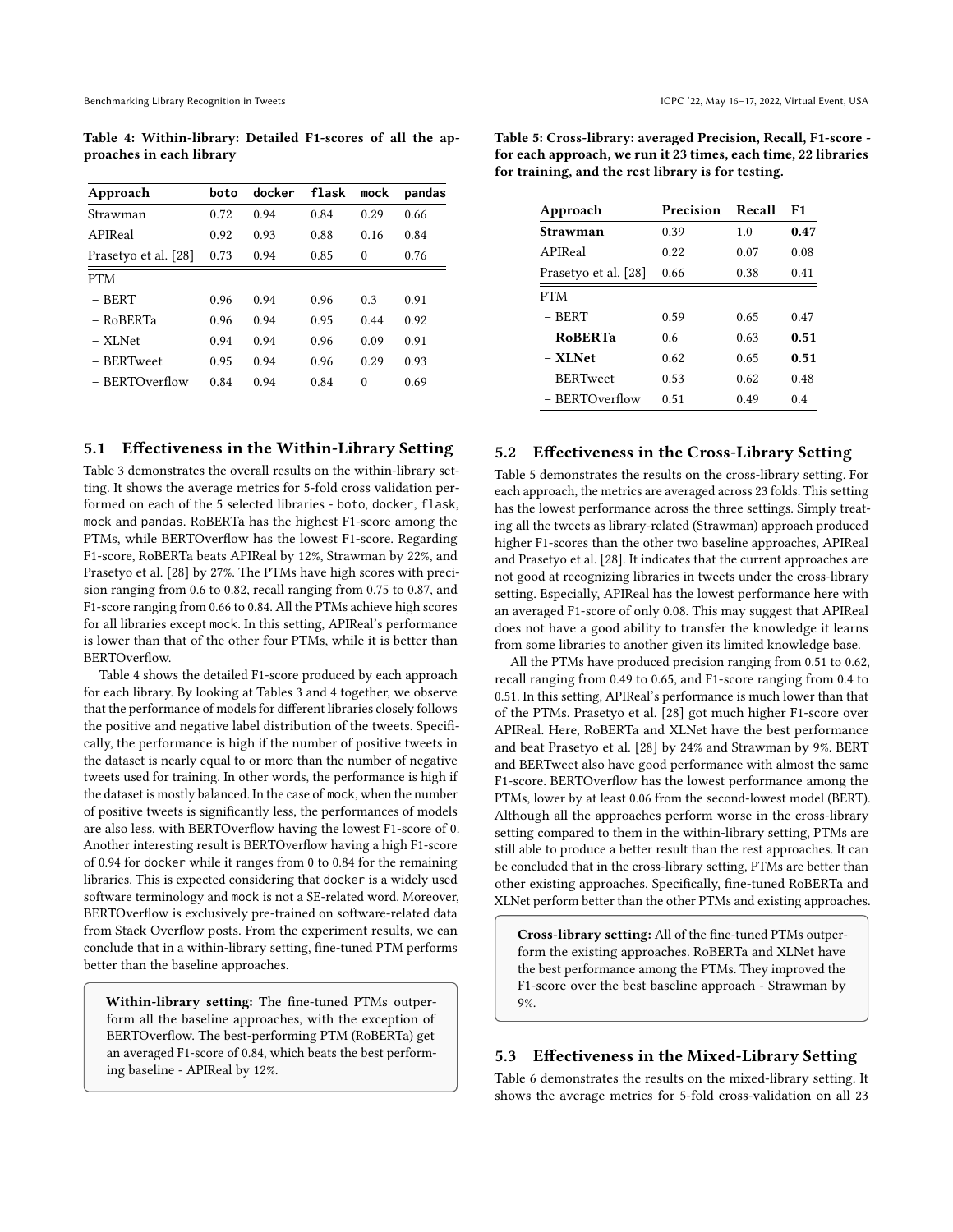| Approach             | Precision | Recall | F1   |
|----------------------|-----------|--------|------|
| Strawman             | 0.24      | 1.0    | 0.39 |
| <b>APIReal</b>       | 0.88      | 0.83   | 0.85 |
| Prasetyo et al. [28] | 0.92      | 0.59   | 0.72 |
| <b>PTM</b>           |           |        |      |
| $-$ BERT             | 0.89      | 0.89   | 0.89 |
| $-$ RoBERTa          | 0.87      | 0.88   | 0.87 |
| - XLNet              | 0.85      | 0.89   | 0.87 |
| $-$ BERTweet         | 0.86      | 0.9    | 0.88 |
| - BERTOverflow       | 0.85      | 0.78   | 0.81 |

Table 6: Mixed-library: 5-fold averaged Precision, Recall, F1 score

libraries. APIReal and Prasetyo et al. [28] can achieve better performance than Strawman by a large margin. It indicates that directly treating all the tweets with a library name as library-related is far from satisfactory. All the PTMs have high scores with precision ranging from 0.85 to 0.89, recall ranging from 0.78 to 0.9, and F1-score ranging from 0.81 to 0.89. In this setting, APIReal's performance is close to that of the PTMs, and it is significantly better than Prasetyo et al. [28]. Fine-tuned BERT has the highest F1-score and beats Prasetyo et al. [28] by 24% and APIReal by 5%. BERTOverflow has the lowest performance among the PTMs by being at least 0.06 less than the other PTMs. Comparing the results from the within-, cross-, and mixed-library setting, it can be observed that in the mixed-library setting, all the approaches can achieve higher F1 scores. Consider that in the mixed-library setting, the training data is more than that in the within-library setting, and the predicted libraries may also be included in the training data. Inference in the mixed-library setting can leverage more information than the other two settings. It can be concluded that in the mixed-library setting, fine-tuned BERT performs better than the other PTMs and existing approaches.

Mixed-library setting: The fine-tuned PTMs can outperform all the existing approaches in this setting, with the exception of BERTOverflow. The best-performing PTM (BERT) get an averaged F1-score of 0.89, which beats the best performing baseline - APIReal by 5%.

# 6 DISCUSSION

# 6.1 Learning from Multiple Sources of Knowledge

Fine-tuned PTMs are able to perform better than the existing models when conducting the library recognition task in tweets. It indicates that fine-tuning PTMs can serve as a strong baseline for this new task. Furthermore, we find that different settings produce varying results across the different PTMs, c.f., Fig. 2 for a visual comparison of the F1-scores of different models in different settings. On average, PTMs perform the best in the mixed-library setting followed by the within-library setting and the cross-library setting. It is expected



Figure 2: Comparison of F1-scores of the PTMs in different settings

Table 7: Example misclassified tweets by BERT in mixlibrary setting

#### Tweet

"Keen to master #Python's best development practices and module system? Take a look at @robsmallshire hands on course! For more info **click** here: https://bit.ly/2mkVa5v"

"@bphogan It's frustrating that **packaging** Ruby tools up isn't even worth the time. Dropbox was built with alot of Python, but did we notice?"

"@gnuconsulting @zobar2 FanExpo! I got a fun **flask**"

"@gegere @fredjean #**docker** and coffee"

that the PTMs perform better for the within-library setting as compared to the cross-library setting. In the within-library setting, the learned knowledge is within the same domain, as the PTMs are used to classify a library using the knowledge about the library itself. In the cross-library setting, PTMs need to transfer the knowledge that they learn from some libraries to classify a totally different one. According to the results, some knowledge is apparently useful but some is not. The interesting part is that PTMs perform the best in the mixed-library setting, which can be viewed as a mixture of both the within-library and the cross-library settings. This suggests that we should learn knowledge from the same library as well as leverage knowledge from other libraries to boost the performance of PTMs.

# 6.2 Analyzing the Misclassified Tweets by PTMs

To understand the failed cases produced by PTMs, we take a deep analysis of the fine-tuned BERT under the within-library setting. Table 7 shows some example tweets. We observe several emerging patterns like follows: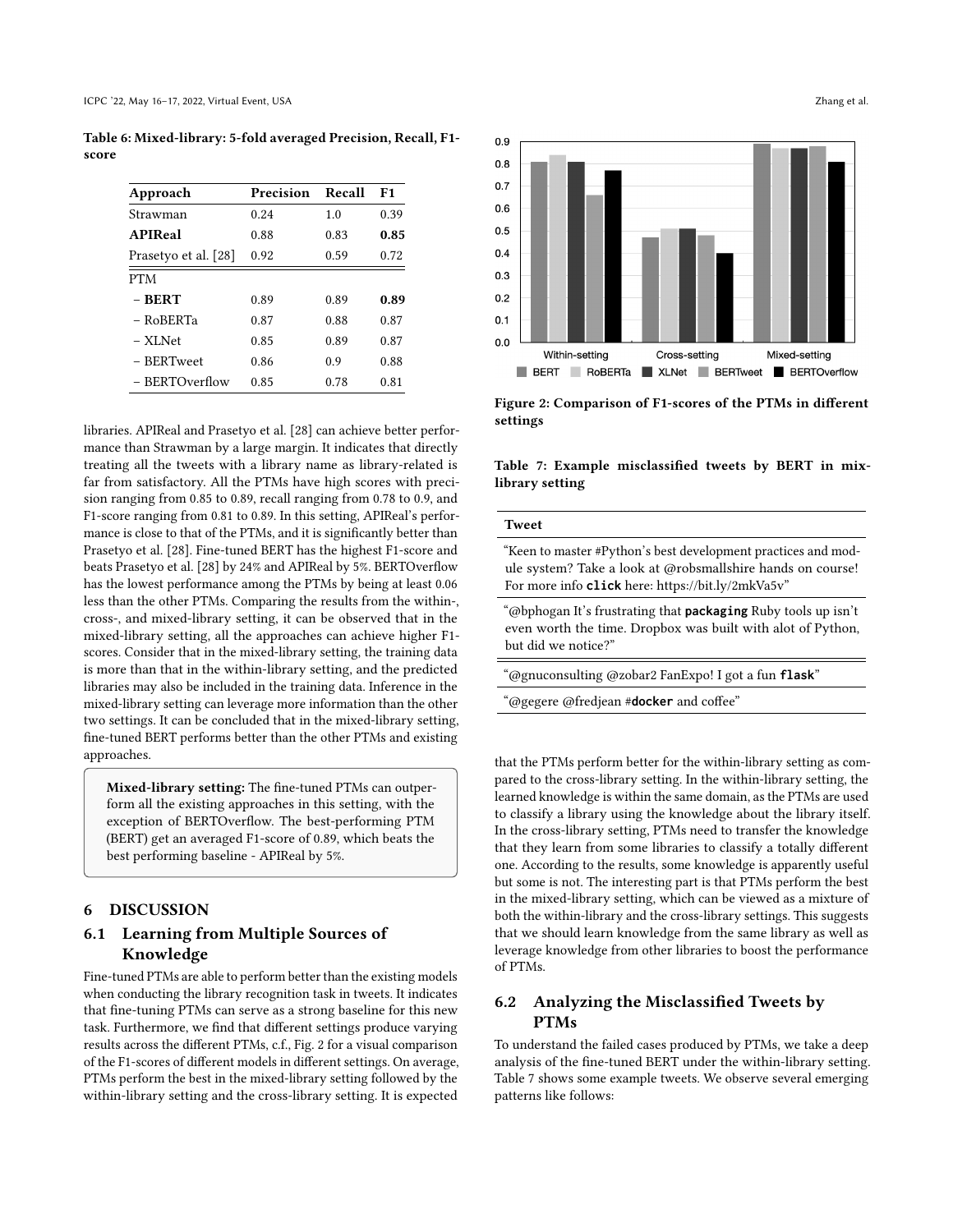(i) The tweet is software-related but the library name does not refer to its library sense. For example, consider the first two rows in Table 7. The first tweet contains the keyword click. Since click here refers to a verb, the tweet was marked as negative (not library-related). However, BERT classifies it as a relevant tweet, perhaps since the tweet is heavy with terms relevant to software development. It also talks about the module system, which is closely related to the library. The second tweet was extracted with keyword packaging. This tweet also has a software context but packaging is the "-ing" form of package and it is used as a gerund, which has nothing to do with the packaging library. However, the models cannot capture this information and classify the tweet as relevant. (ii) Very short tweets. Short tweets with no meaningful context are marked as irrelevant, but BERT marks them as relevant in some cases. The last two tweets from Table 7 are both quite short with limited information. For the first tweet, it is simple for us to decide that this flask is not the Python library. For the second one, we cannot conclude that it is library-related given the insufficient context. It probably refers to the general docker software. Both tweets have negative labels in our data, however, BERT predicted them are positive. Moreover, the second tweet actually contains the image after the short text in the original tweet link. Leveraging visual information is a possible direction to explore in the future.

From these misclassified examples, we can see that library recognition in tweets is not a trivial task, especially with the limited number of words in a tweet.

#### 6.3 Need of a Specialized Approach

Although fine-tuning PTMs is promising in this novel task - library recognition in tweets – we believe that more efforts should be made. Considering the generally poor performance in a cross-library setting, a detailed and specialized approach is required to achieve satisfactory performance. Given that tweets are generally short, PTMs are likely the way to go. The PTMs can learn knowledge from other contexts, and transfer the knowledge to library recognition. The PTMs utilized in this work are pre-trained general knowledge, like Wikipedia, or domain-specific knowledge, such as Stack Overflow posts. None of them perfectly contain the knowledge to address the library recognition in tweets. A potentially better pre-training corpus is a dataset of tweets containing software-related knowledge. The benefits are twofold, they are from the same platform and the context is similar. We encourage future work to design a domain-specific PTM for library recognition in tweets.

### 6.4 Threats to Validity

Threats to internal validity relate to the experiment bias. Our ground-truth dataset is manually labeled. Like other manual labeling activities, this procedure can be biased or inconsistent. To alleviate this threat, two annotators were involved and they both have at least 4-year experience in computer programming. They labeled the data independently. We have achieved the inter-annotator agreement of 96.3%, and the Cohen's Kappa value [21] is 0.88, which indicates almost perfect agreement. We then discarded the tweets they disagreed with. Therefore, we only experimented on the tweets both of them agreed on. We include the labeled dataset in our replication package for others to inspect.

Threats to external validity relate to our findings may not be generalized to other library names. In this work, we have investigated the 100 most popular Python libraries and randomly chose 30 libraries for our experiments – we retain 23 of them, as for the other 7, we do not have any tweet about the library from sampled tweets from our database. Since we only experimented with Python library names, it is unclear whether similar results can be achieved for libraries in other languages. We pick Python as it is one of the most popular programming languages today.

Threats to construct validity relate to the evaluation metrics used in our experiments. As our task is a binary text classification task, we followed the prior work [34, 45, 47] to use precision, recall, and F1-score to evaluate the model performance. For all the three experimental settings in our work, we reported the averaged results. Specifically, for mixed- and within-library settings, we run 5-fold cross-validation. For the cross-library setting, each library has been used for the test set once. And we hereby report the 23-fold averaged performance. Thus, we believe the threats are minimal.

#### 7 RELATED WORK

Identifying Software Engineering Related Tweets. Identifying SE-related tweets can be seen as a broader task. A number of studies have focused on this topic (e.g., [28, 34]). We already introduced Prasetyo et al. [28] in Section 4.2. Sulistya et al.[34] investigated adopting the knowledge from SE Stack Exchange and Stack Overflow to automate knowledge-seeking tasks in other less softwaredevelopment-specific platforms, i.e., Twitter and YouTube. One of the two tasks they investigated is identifying software-related tweets. Our work is different from the above work as we focus on a more fine-grained classification task, i.e., library recognition task: we disambiguate whether a tweet that contains a library name actually refers to its library sense or normal sense. Moreover, not all of the aforementioned work cast the problem as a classification task. For example, Sulistya et al. cast it as a ranking problem.

Disambiguation in NLP and SE. Our work can be categorized as disambiguation in SE, as we disambiguate the library sense of a common word from its other senses. Our work is close to word sense disambiguation (WSD) [24], which is a well-researched topic in NLP. WSD determines the sense of polysemous words in a given context. The difference between our work and classic WSD is that we do not distinguish among many commonly-used senses for a word. We only distinguish between library sense and non-library sense. In other words, our focus is whether we can identify the library sense accurately. The WSD itself is a challenging problem and it is out of the scope of our paper.

Several efforts have been devoted to creating software-specific word similarity databases. Although they do not directly deal with WSD, they highlight the different word senses in the software context [38, 39]. Tian et al. observed that software-specific words are generally not contained in WordNet [23], and the meanings of the same words in WordNet are often different than when they are used in the SE context. They [38] propose a technique to automatically construct a database called  $WordSim_{DB}^{SE}$  that stores the similarity of words used in the SE context. They [39] also presented a wordsimilarity database for the SE community: SEWordSim, which is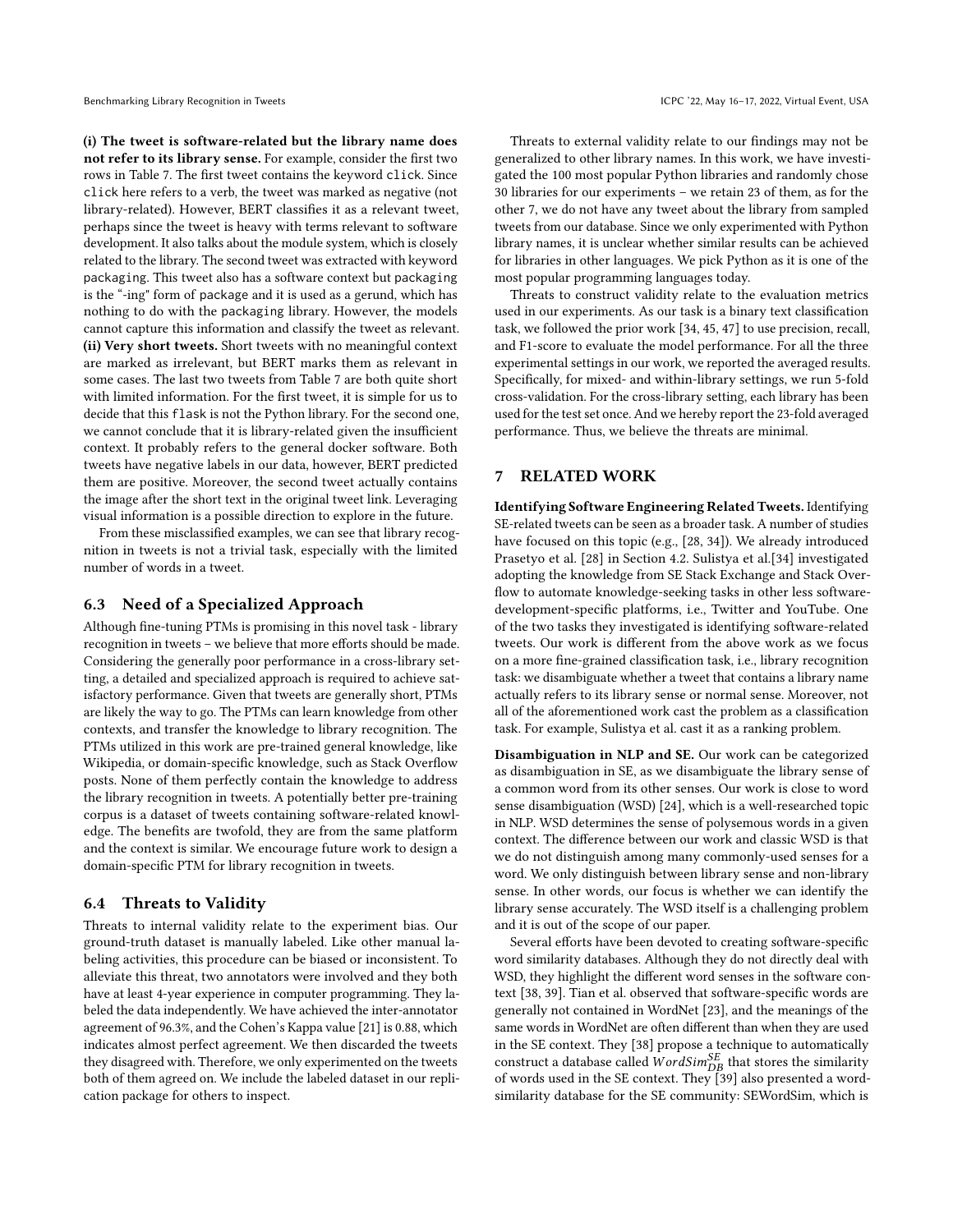trained from software-specific documents. Their evaluation shows that considering software context allows SEWordSim to be more accurate than WordNet-based approaches on words related to software development.

Recently, disambiguation in SE has gained more attention [9, 45]. One particular application is API recognition. Ye et al. [45] proposed a semi-supervised machine learning approach for API recognition in informal text, specifically, Stack Overflow text. We have discussed their method in Section 4.2. They claimed that API recognition is the prerequisite to API linking, which aims to link the recognized API to its unique fully qualified name. Other than the API linking problem, API recognition can benefit other tasks, such as API recommendation [30], and bug fixing [7]. Similarly, we believe the library recognition task tackled in this paper can also benefit many other tasks, such as library recommendation. Another application is disambiguating software requirements. Ezzini et al. [9] focus on handling coordination ambiguity and prepositional-phrase attachment ambiguity due to the prevalence of these types of ambiguity in natural-language requirements. Their approach is based on the automatic generation of a domain-specific corpus from Wikipedia. Their evaluation also shows that integrating domain knowledge can lead to an improvement in the accuracy of ambiguity detection and interpretation. Different from the aforementioned two works, our work focuses on disambiguating the library sense of a word from the normal sense of the word in tweets. Our work and these works are complementary. Together, we aim to solve ambiguity issues in SE, while concentrating on different aspects.

Pre-trained Transformer Models for Software Engineering. Given the success witnessed in many NLP tasks, researchers in the SE field have started to utilize PTMs to solve many SE-related tasks as well. There are generally two lines of research of PTMs for SE. The first focuses on pre-training large-scale domain-specific models in SE field [11, 12, 17]. One example is BERTOverflow [36], which has been introduced in Section 3. Another example is Code-BERT [11], which is a bimodal pre-trained model for both programming languages and natural languages. The experimental result showed that fine-tuning CodeBERT achieved state-of-the-art performance on two downstream tasks, i.e., natural language code search and code-to-documentation generation. Similar to Code-BERT, there are also many PTMs that have been pre-trained on programming languages, such as GraphCodeBERT [12] considers the inherent structure of code.

The second one pays attention to fine-tuning PTMs for boosting the performance in downstream SE tasks [18, 47]. For example, traceability recovery [18], sentiment analysis for software artifacts [47] and code search [11]. Zhang et al. [47] conducted an empirical study, which compared the four general-purpose PTMs with four widely-adopted sentiment analysis tools in SE. The experimental results demonstrate the superior performance of PTM on sentiment analysis for SE. It suggested that PTMs are more ready for practice use than prior existing sentiment analysis tools, such as Senti4SD [6]. Lin et al. [18] utilized CodeBERT, a variant of BERT which was pre-trained on source code and documents, to recover links between issues and commits on open-source projects. The results indicate that the architecture that applies CodeBERT

generates trace links more accurately than the state-of-the-art approaches, e.g., RNN. Both these two works demonstrate that PTMs can benefit the downstream tasks. Similar to these two works, our work also exploits PTMs to boost the performance for SE. Different from them, we focus on the library recognition task and we also adopted domain-specific PTMs, i.e., BERTweet and BERTOverflow.

#### 8 CONCLUSION AND FUTURE WORK

In this work, we focus on addressing the library recognition challenge in tweets, i.e., disambiguation between the library sense of a common word and the normal sense of the word in tweets. We built the first benchmark dataset for this task. As a starting point, we also conducted extensive experiments which utilized the powerful PTMs to solve this challenge. Specifically, we worked with pre-trained BERT, RoBERTa, XLNet, BERTweet, and BERTOverflow for this study and compare their performances with three baselines.

Our study shows that the fine-tuned PTMs are able to produce better results than the existing approaches. In all of the experimental settings, at least one of the fine-tuned PTMs outperforms the existing approaches that we adapted to the library recognition task. The best models across different settings are different. Different approaches also produce varying results across different settings. For within-library setting, RoBERTa gets the highest average F1-score of 0.84. For cross-library setting, RoBERTa and XLNet get the highest F1-score of 0.51. For mixed-library setting, BERT has the highest F1-score of 0.89. The models show different performances for different settings and show some fluctuations within a setting based on the dataset. Fine-tuned PTMs are effectively able to classify tweets as being related to a library or not.

In the future, we would like to evaluate PTMs for the library recognition task using libraries written in other programming languages, such as Java. We are also interested in designing a specific solution to recognize the library more accurately. Furthermore, we would like to adopt the library recognition result for more downstream tasks, such as the library recommendation.

Replication Package. We make the replication package of our work available online<sup>8</sup>.

### ACKNOWLEDGMENT

This research / project is supported by the Ministry of Education, Singapore, under its Academic Research Fund Tier 2 (Award No.: MOE2019-T2-1-193). Any opinions, findings and conclusions or recommendations expressed in this material are those of the author(s) and do not reflect the views of the Ministry of Education, Singapore.

#### **REFERENCES**

- [n.d.]. Common Crawl. http://commoncrawl.org/. (Accessed on 10/22/2021).
- [2] [n.d.]. Download | OpenWebTextCorpus. https://skylion007.github.io/ OpenWebTextCorpus/. (Accessed on 10/22/2021).
- [3] [n.d.]. News Dataset Available Common Crawl. https://commoncrawl.org/ 2016/10/news-dataset-available/. (Accessed on 10/22/2021).
- Palakorn Achananuparp, Ibrahim Nelman Lubis, Yuan Tian, David Lo, and Ee-Peng Lim. 2012. Observatory of trends in software related microblogs. In 2012 Proceedings of the 27th IEEE/ACM International Conference on Automated Software Engineering. 334–337. https://doi.org/10.1145/2351676.2351740

<sup>8</sup>https://github.com/soarsmu/Library-Recognition-In-Tweets